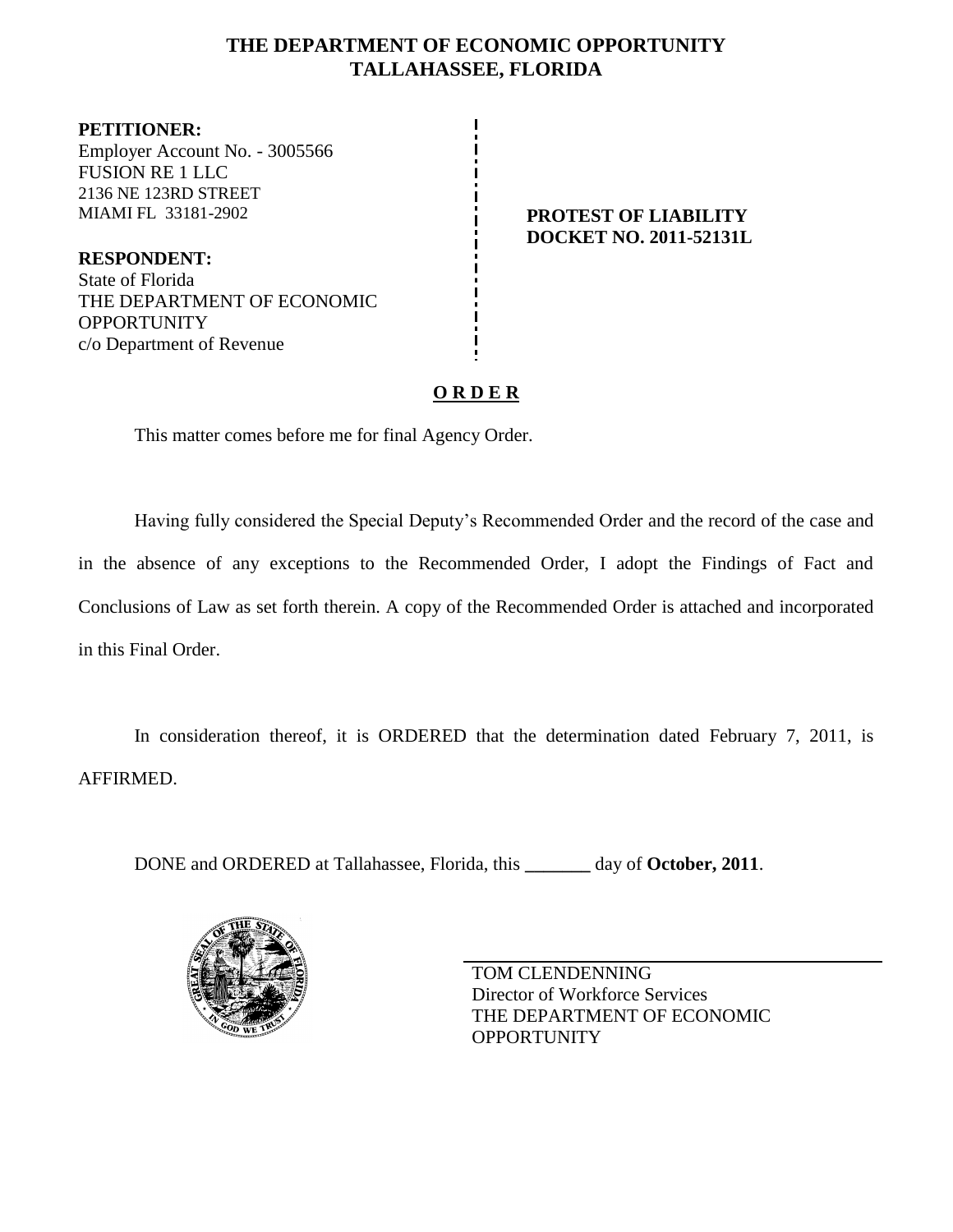## **AGENCY FOR WORKFORCE INNOVATION Unemployment Compensation Appeals**

MSC 345 CALDWELL BUILDING 107 EAST MADISON STREET TALLAHASSEE FL 32399-4143

#### **PETITIONER:**

Employer Account No. - 3005566 FUSION RE I LLC ATTN: KIM MARKS 2136 NE 123RD STREET MIAMI FL 33181-2902

#### **PROTEST OF LIABILITY DOCKET NO. 2011-52131L**

#### **RESPONDENT:** State of Florida Agency for Workforce Innovation c/o Department of Revenue

# **RECOMMENDED ORDER OF SPECIAL DEPUTY**

TO: Assistant Director Agency for Workforce Innovation

This matter comes before the undersigned Special Deputy pursuant to the Petitioner's protest of the Respondent's determination dated February 7, 2011.

After due notice to the parties, a telephone hearing was held on August 16, 2011. The Petitioner, represented by the Petitioner's Certified Public Accountant, appeared and testified. The Respondent, represented by a Department of Revenue Tax Specialist, appeared and testified. The Joined Party appeared and testified.

The record of the case, including the recording of the hearing and any exhibits submitted in evidence, is herewith transmitted. Proposed Findings of Fact and Conclusions of Law were not received.

#### **Issue:**

Whether services performed for the Petitioner by the Joined Party and other individuals constitute insured employment pursuant to Sections 443.036(19), 443.036(21); 443.1216, Florida Statutes, and if so, the effective date of the liability.

#### **Findings of Fact:**

1. The Petitioner is a Florida limited liability company which was formed in December 2009. The Petitioner owns a portfolio of rental property.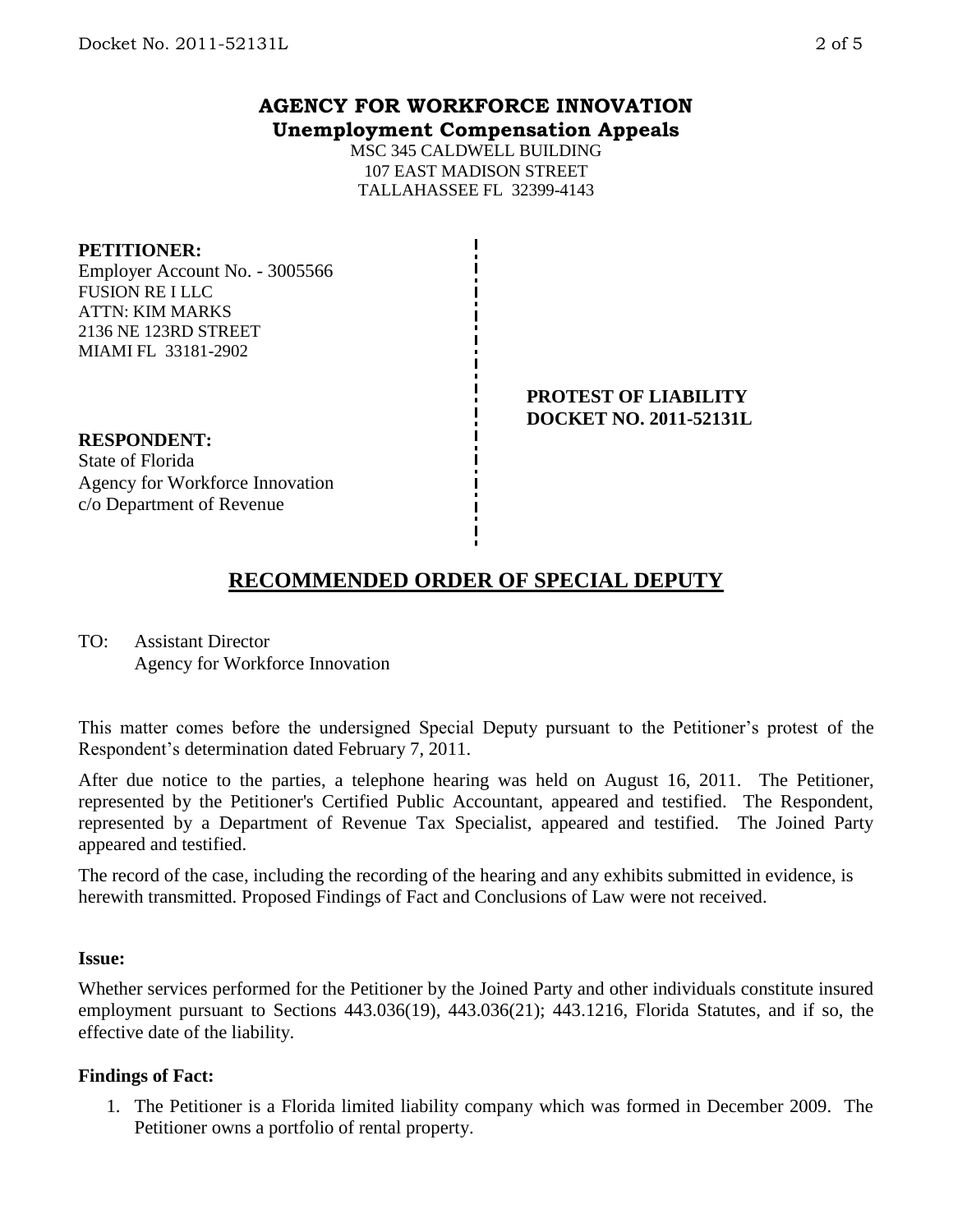- 2. In February 2010, the Petitioner engaged the Joined Party to manage the Petitioner's rental property. The Petitioner informed the Joined Party that he was engaged to be a salaried employee of the Petitioner. The parties did not enter into any written agreement or contract.
- 3. In early 2010 the Petitioner engaged a Certified Public Accountant to prepare the Petitioner's tax returns and to serve as the custodian of the Petitioner's mail, checkbook, and bank accounts.
- 4. The Petitioner's Certified Public Accountant was not authorized to sign checks for the Petitioner. Periodically, the Petitioner's principals would visit the office of the Certified Public Accountant and sign blank checks.
- 5. Periodically, the Joined Party would visit the office of the Certified Public Accountant to pick up the mail and to make out pre-signed checks to pay the Petitioner's expenses including to pay the salary and commissions earned by the Joined Party.
- 6. Following termination of the relationship between the Petitioner and the Joined Party, the Joined Party filed a claim for unemployment compensation benefits effective December 12, 2010. When the Joined Party did not receive credit for his earnings from the Petitioner a *Request for Reconsideration of Monetary Determination* was filed and an investigation was assigned to the Department of Revenue to determine if the Joined Party performed services for the Petitioner as an employee or as an independent contractor.
- 7. On February 7, 2011, the Department of Revenue issued a determination to the Petitioner holding that the Joined Party was determined to be an employee of the Petitioner from February 10, 2010, to December 1, 2010. The Petitioner's Certified Public Accountant filed a timely protest.

### **Conclusions of Law:**

- 8. The issue in this case, whether services performed for the Petitioner by the Joined Party as a property manager constitute employment subject to the Florida Unemployment Compensation Law, is governed by Chapter 443, Florida Statutes. Section 443.1216(1)(a)2., Florida Statutes, provides that employment subject to the chapter includes service performed by individuals under the usual common law rules applicable in determining an employer-employee relationship.
- 9. The Supreme Court of the United States held that the term "usual common law rules" is to be used in a generic sense to mean the "standards developed by the courts through the years of adjudication." United States v. W.M. Webb, Inc., 397 U.S. 179 (1970).
- 10. The Supreme Court of Florida adopted and approved the tests in 1 Restatement of Law, Agency 2d Section 220 (1958), for use to determine if an employment relationship exists. See Cantor v. Cochran, 184 So.2d 173 (Fla. 1966); Miami Herald Publishing Co. v. Kendall, 88 So.2d 276 (Fla. 1956); Magarian v. Southern Fruit Distributors, 1 So.2d 858 (Fla. 1941); see also Kane Furniture Corp. v. R. Miranda, 506 So.2d 1061 (Fla. 2d DCA 1987). In Brayshaw v. Agency for Workforce Innovation, et al; 58 So.3d 301 (Fla. 1st DCA 2011) the court stated that the statute does not refer to other rules or factors for determining the employment relationship and, therefore, the Agency is limited to applying only Florida common law in determining the nature of an employment relationship.
- 11. Restatement of Law is a publication, prepared under the auspices of the American Law Institute, which explains the meaning of the law with regard to various court rulings. The Restatement sets forth a nonexclusive list of factors that are to be considered when judging whether a relationship is an employment relationship or an independent contractor relationship.
- 12. 1 Restatement of Law, Agency 2d Section 220 (1958) provides:
	- (1) A servant is a person employed to perform services for another and who, in the performance of the services, is subject to the other's control or right of control.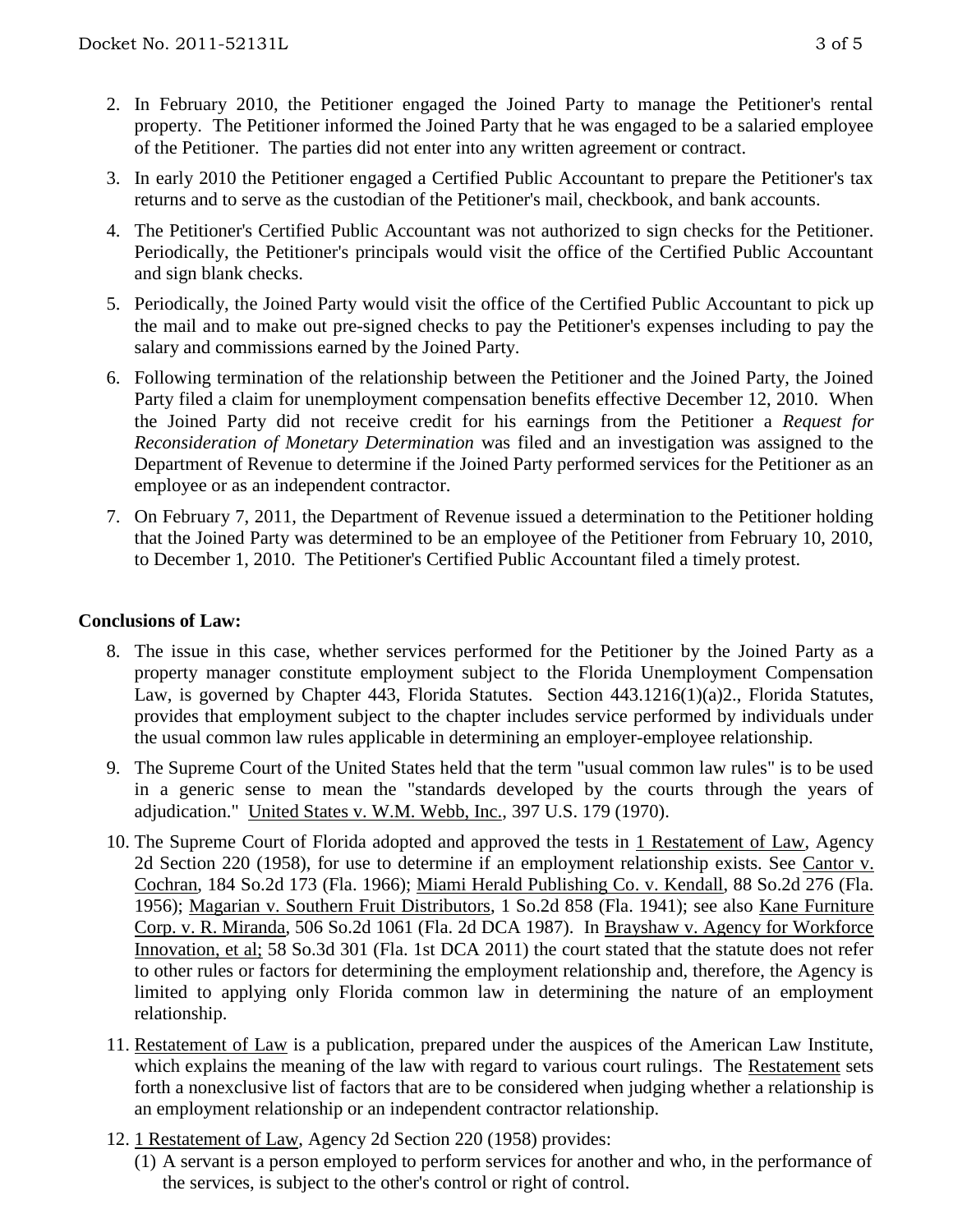- (2) The following matters of fact, among others, are to be considered:
	- (a) the extent of control which, by the agreement, the business may exercise over the details of the work;
	- (b) whether or not the one employed is engaged in a distinct occupation or business;
	- (c) the kind of occupation, with reference to whether, in the locality, the work is usually done under the direction of the employer or by a specialist without supervision;
	- (d) the skill required in the particular occupation;
	- (e) whether the employer or the worker supplies the instrumentalities, tools, and the place of work for the person doing the work;
	- (f) the length of time for which the person is employed;
	- $(g)$  the method of payment, whether by the time or by the job;
	- (h) whether or not the work is a part of the regular business of the employer;
	- (i) whether or not the parties believe they are creating the relation of master and servant;
	- (j) whether the principal is or is not in business.
- 13. Comments in the Restatement explain that the word "servant" does not exclusively connote manual labor, and the word "employee" has largely replaced "servant" in statutes dealing with various aspects of the working relationship between two parties.
- 14. In Department of Health and Rehabilitative Services v. Department of Labor & Employment Security, 472 So.2d 1284 (Fla. 1<sup>st</sup> DCA 1985) the court confirmed that the factors listed in the Restatement are the proper factors to be considered in determining whether an employer-employee relationship exists. However, in citing La Grande v. B&L Services, Inc., 432 So.2d 1364, 1366 (Fla.  $1<sup>st</sup>$  DCA 1983), the court acknowledged that the question of whether a person is properly classified an employee or an independent contractor often cannot be answered by reference to "hard and fast" rules, but rather must be addressed on a case-by-case basis.
- 15. The Florida Supreme Court held that in determining the status of a working relationship, the agreement between the parties should be examined if there is one. The agreement should be honored, unless other provisions of the agreement, or the actual practice of the parties, demonstrate that the agreement is not a valid indicator of the status of the working relationship. Keith v. News & Sun Sentinel Co., 667 So.2d 167 (Fla. 1995).
- 16. The only competent evidence in this case concerning the agreement between the parties is the testimony of the Joined Party that the verbal agreement was that the Joined Party was hired to be a salaried employee. Although the Certified Public Accountant testified that it was the understanding of the Certified Public Accountant that the Joined Party was engaged as an independent Contractor, the Certified Public Accountant was not present at the time the Petitioner and the Joined Party entered into the agreement.
- 17. Section 90.801(1)(c), Florida Statutes, defines hearsay as "a statement, other than one made by the declarant while testifying at the trial or hearing, offered in evidence to prove the truth of the matter asserted." Section 90.604, Florida Statutes, sets out the general requirement that a witness must have personal knowledge regarding the subject matter of his or her testimony. Information or evidence received from other people and not witnessed firsthand is hearsay. Hearsay evidence may be used for the purpose of supplementing or explaining other evidence, but it is not sufficient, in and of itself, to support a finding unless it would be admissible over objection in civil actions. Section 120.57(1)(c), Florida Statutes.
- 18. The testimony of the Certified Public Accountant is hearsay and, as such, legally insufficient to rebut the competent testimony of the Joined Party.